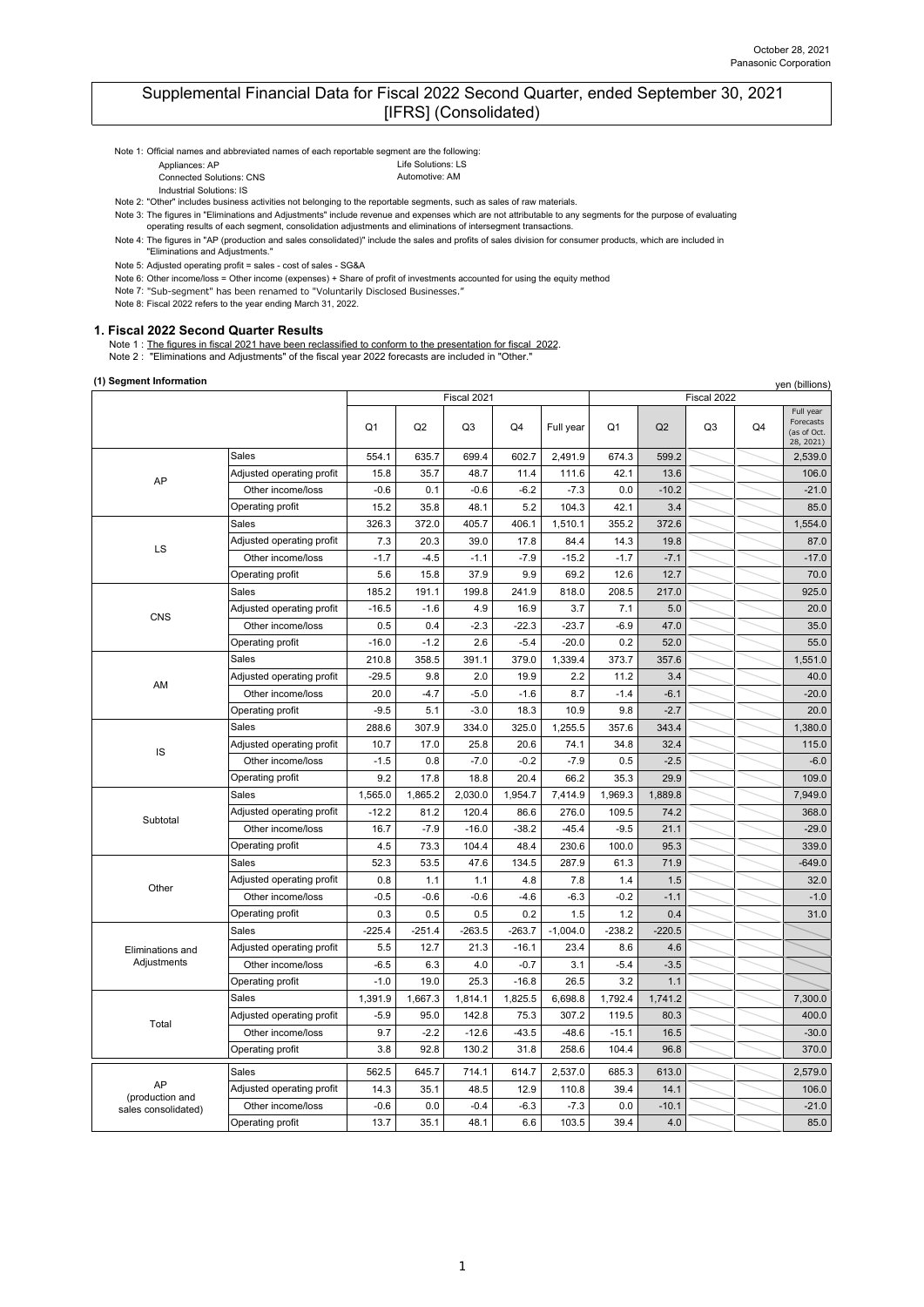# Supplemental Financial Data for Fiscal 2022 Second Quarter, ended September 30, 2021 Panasonic Corporation

#### **(2) Sales by Voluntarily Disclosed Businesses\***

|                            | (2) Sales by Voluntarily Disclosed Businesses* |                |       |                |       |           |                |                |                |    | yen (billions) |
|----------------------------|------------------------------------------------|----------------|-------|----------------|-------|-----------|----------------|----------------|----------------|----|----------------|
|                            |                                                |                |       | Fiscal 2021    |       |           |                |                | Fiscal 2022    |    |                |
|                            |                                                | Q <sub>1</sub> | Q2    | Q <sub>3</sub> | Q4    | Full year | Q <sub>1</sub> | Q <sub>2</sub> | Q <sub>3</sub> | Q4 | Full year      |
|                            | <b>Heating and Cooling Solutions</b>           | 144.4          | 119.1 | 101.9          | 123.8 | 489.2     | 168.8          | 106.4          |                |    |                |
| AP<br>(production          | Home Appliances                                | 197.8          | 238.1 | 263.0          | 210.4 | 909.3     | 227.3          | 225.5          |                |    |                |
| and sales<br>consolidated) | <b>Smart Life Network</b>                      | 72.3           | 122.0 | 159.0          | 109.4 | 462.7     | 110.7          | 104.5          |                |    |                |
|                            | Commercial Refrigeration & Food Equipment      | 55.1           | 67.2  | 68.1           | 65.1  | 255.5     | 72.7           | 78.3           |                |    |                |
|                            | Lighting                                       | 53.7           | 61.8  | 73.1           | 67.7  | 256.3     | 55.5           | 62.7           |                |    |                |
| LS                         | <b>Energy Systems</b>                          | 66.2           | 78.5  | 86.0           | 80.4  | 311.1     | 72.2           | 75.5           |                |    |                |
|                            | Panasonic Ecology Systems                      | 38.2           | 45.2  | 53.8           | 46.9  | 184.1     | 45.4           | 41.4           |                |    |                |
|                            | <b>Housing Systems</b>                         | 99.3           | 106.7 | 114.9          | 110.9 | 431.8     | 104.6          | 112.0          |                |    |                |
|                            | Avionics                                       | 27.3           | 24.5  | 25.2           | 25.0  | 102.0     | 21.1           | 25.4           |                |    |                |
|                            | <b>Process Automation</b>                      | 43.3           | 46.4  | 46.6           | 53.7  | 190.0     | 66.0           | 63.2           |                |    |                |
| <b>CNS</b>                 | Media Entertainment                            | 17.9           | 21.3  | 22.2           | 25.6  | 87.0      | 24.1           | 28.8           |                |    |                |
|                            | <b>Mobile Solutions</b>                        | 49.3           | 47.7  | 47.5           | 52.3  | 196.8     | 47.5           | 41.3           |                |    |                |
|                            | <b>PSSJ</b>                                    | 59.4           | 61.9  | 64.6           | 109.0 | 294.9     | 59.1           | 70.5           |                |    |                |
| AM                         | <b>Automotive Solutions</b>                    | 119.1          | 215.1 | 243.4          | 237.4 | 815.0     | 211.1          | 188.8          |                |    |                |
|                            | <b>Automotive Batteries</b>                    | 75.9           | 118.3 | 116.5          | 113.1 | 423.8     | 134.2          | 139.8          |                |    |                |
| IS                         | Systems                                        | 113.7          | 130.9 | 138.9          | 140.7 | 524.2     | 162.0          | 157.9          |                |    |                |
|                            | Devices                                        | 105.4          | 108.1 | 121.6          | 117.0 | 452.1     | 124.8          | 124.3          |                |    |                |

\* Each Voluntarily Disclosed Business consists of the following Major Business Divisions.

|            | <b>Businesses with Sales Disclosed</b>    | <b>Major Business Divisions</b>                                                              |
|------------|-------------------------------------------|----------------------------------------------------------------------------------------------|
|            | Heating and Cooling Solutions             | : Heating and Cooling Solutions BD                                                           |
| AP         | Home Appliances                           | : Kitchen Appliances BD, Laundry Systems and Vacuum Cleaner BD, Beauty and Personal Care BD  |
|            | <b>Smart Life Network</b>                 | : Smart Life Network BD                                                                      |
|            | Commercial Refrigeration & Food Equipment | : Cold Chain BD, Hussmann Corporation                                                        |
|            | Lighting                                  | : Lighting BD                                                                                |
| LS         | <b>Energy Systems</b>                     | : Energy Systems BD                                                                          |
|            | Panasonic Ecology Systems                 | : Panasonic Ecology Systems Co., Ltd.                                                        |
|            | <b>Housing Systems</b>                    | : Housing Systems BD                                                                         |
|            | Avionics                                  | : Panasonic Avionics Corporation, Avionics BU                                                |
|            | Process Automation                        | : Process Automation BD                                                                      |
| <b>CNS</b> | · Media Entertainment                     | : Media Entertainment BD                                                                     |
|            | <b>Mobile Solutions</b>                   | : Mobile Solutions BD                                                                        |
|            | <b>PSSJ</b>                               | : Panasonic System Solutions Japan Co., Ltd.                                                 |
| AM         | <b>Automotive Solutions</b>               | : Infotainment Systems BD, HMI Systems BD, Automotive Systems BD, Ficosa International, S.A. |
|            | <b>Automotive Batteries</b>               | : Tesla Energy BD, Automotive prismatic battery business                                     |
| IS         | Systems                                   | : Electromechanical Control BD, Industrial Device BD, Energy Solutions BD                    |
|            | Devices                                   | : Device Solutions BD, Energy Device BD, Electronic Materials BD                             |

Note 1: Sales of China & Northeast Asia Company are mainly included in AP and LS segments. Sales of US Company are mainly included in AP and AM segments

Note 2: Automotive Energy BD was deconsolidated from April 2020.<br>Sales of Automotive Batteries include the automotive prismatic battery business, which sells a portion of the batteries manufactured by Prime Planet Energy &

## **(3) Capital Investment by Segment**

| (3) Capital Investment by Segment  |                |      |                |                |           |                |      |                |    | yen (billions)                                     |  |
|------------------------------------|----------------|------|----------------|----------------|-----------|----------------|------|----------------|----|----------------------------------------------------|--|
|                                    |                |      | Fiscal 2021    |                |           | Fiscal 2022    |      |                |    |                                                    |  |
|                                    | Q <sub>1</sub> | Q2   | Q <sub>3</sub> | Q <sub>4</sub> | Full year | Q <sub>1</sub> | Q2   | Q <sub>3</sub> | Q4 | Full year<br>Forecasts<br>(as of Oct.<br>28, 2021) |  |
| AP                                 | 5.7            | 8.5  | 9.5            | 16.4           | 40.1      | 6.2            | 9.0  |                |    | 43.0                                               |  |
| LS                                 | 7.9            | 7.4  | 7.3            | 58.5           | 81.1      | 6.9            | 6.5  |                |    | 41.0                                               |  |
| <b>CNS</b>                         | 3.8            | 3.1  | 2.8            | 4.0            | 13.7      | 2.3            | 3.8  |                |    | 14.0                                               |  |
| AM                                 | 4.9            | 6.1  | 11.6           | 12.7           | 35.3      | 10.1           | 11.9 |                |    | 57.0                                               |  |
| IS                                 | 7.4            | 8.2  | 12.3           | 23.3           | 51.2      | 13.5           | 16.1 |                |    | 75.0                                               |  |
| Subtotal                           | 29.7           | 33.3 | 43.5           | 114.9          | 221.4     | 39.0           | 47.3 |                |    | 230.0                                              |  |
| Other/Eliminations and Adjustments | 2.4            | 4.4  | 0.7            | 2.1            | 9.6       | 2.9            | 2.7  |                |    | 5.0                                                |  |
| Total                              | 32.1           | 37.7 | 44.2           | 117.0          | 231.0     | 41.9           | 50.0 |                |    | 235.0                                              |  |

Note: These figures are calculated on an accrual basis.

#### **(4) Depreciation of PP&E by Segment**

| (4) Depreciation of PP&E by Segment |                |        |                |                |           |                |        |                |                | yen (billions)          |  |
|-------------------------------------|----------------|--------|----------------|----------------|-----------|----------------|--------|----------------|----------------|-------------------------|--|
|                                     |                |        | Fiscal 2021    |                |           | Fiscal 2022    |        |                |                |                         |  |
|                                     | Q <sub>1</sub> | Q2     | Q <sub>3</sub> | Q <sub>4</sub> | Full year | Q <sub>1</sub> | Q2     | Q <sub>3</sub> | Q <sub>4</sub> | Full year<br>Forecasts* |  |
| AP                                  | 10.2           | 10.1   | 10.2           | 10.5           | 41.0      | 10.0           | 10.4   |                |                | 47.0                    |  |
| LS                                  | 7.7            | 7.7    | 7.6            | 8.1            | 31.1      | 7.8            | 7.9    |                |                | 35.0                    |  |
| <b>CNS</b>                          | 4.2            | 4.2    | 4.3            | 4.4            | 17.1      | 3.7            | 4.0    |                |                | 17.0                    |  |
| AM                                  | 7.5            | 7.8    | 7.6            | 7.9            | 30.8      | 7.2            | 7.4    |                |                | 34.0                    |  |
| IS                                  | 14.4           | 14.2   | 13.9           | 14.3           | 56.8      | 14.5           | 14.5   |                |                | 61.0                    |  |
| Subtotal                            | 44.0           | 44.0   | 43.6           | 45.2           | 176.8     | 43.2           | 44.2   |                |                | 194.0                   |  |
| Other/Eliminations and Adjustments  | 0.2            | $-0.2$ | 0.3            | 2.3            | 2.6       | 0.2            | $-0.2$ |                |                | 1.0                     |  |
| Total                               | 44.2           | 43.8   | 43.9           | 47.5           | 179.4     | 43.4           | 44.0   |                |                | 195.0                   |  |

\*Full year forecasts for fiscal 2022 are unchanged.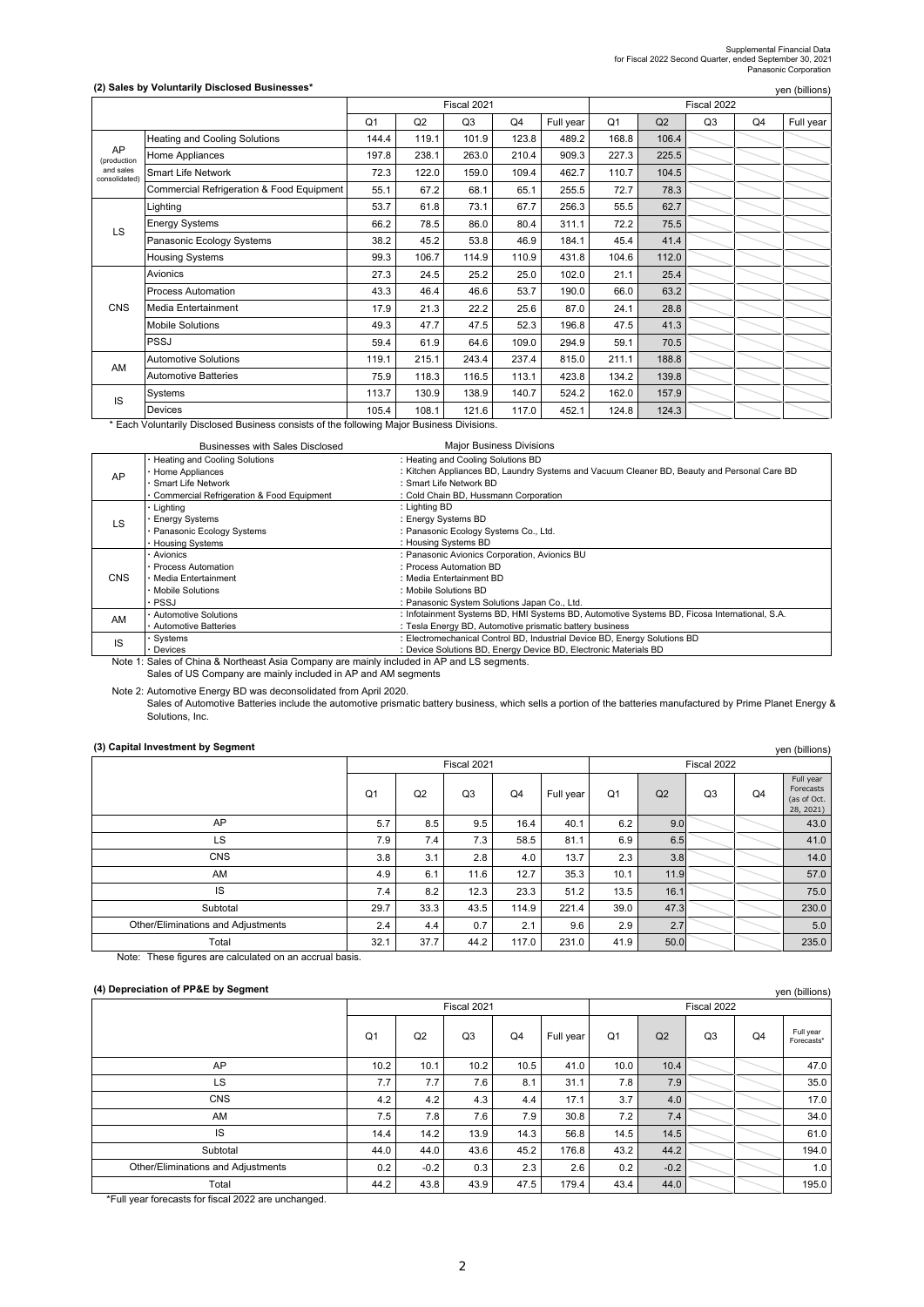## (5) Total of Amortization of Intangible Assets and Depreciation of Right-of-use Assets by Segment

|                                    |      |      | Fiscal 2021    |    |           | yeri (pililoris)<br>Fiscal 2022 |      |    |    |           |  |
|------------------------------------|------|------|----------------|----|-----------|---------------------------------|------|----|----|-----------|--|
|                                    | Q1   | Q2   | Q <sub>3</sub> | Q4 | Full year | Q1                              | Q2   | Q3 | Q4 | Full year |  |
| AP                                 | 4.3  | 4.2  |                |    |           | 4.2                             | 4.3  |    |    |           |  |
| LS                                 | 6.1  | 5.4  |                |    |           | 4.8                             | 4.7  |    |    |           |  |
| <b>CNS</b>                         | 3.7  | 3.7  |                |    |           | 3.9                             | 4.7  |    |    |           |  |
| AM                                 | 7.3  | 6.8  |                |    |           | 6.8                             | 8.7  |    |    |           |  |
| IS                                 | 2.1  | 1.9  |                |    |           | 1.9                             | 1.9  |    |    |           |  |
| Subtotal                           | 23.5 | 22.0 |                |    |           | 21.6                            | 24.3 |    |    |           |  |
| Other/Eliminations and Adjustments | 10.7 | 12.2 |                |    |           | 12.1                            | 12.5 |    |    |           |  |
| Total                              | 34.2 | 34.2 |                |    |           | 33.7                            | 36.8 |    |    |           |  |

## **2. Other**

## **(1) Sales by Region**

|        | (1) Sales by Region<br>yen (billions) |         |                |             |         |           |                |         |    |    |           |  |  |  |
|--------|---------------------------------------|---------|----------------|-------------|---------|-----------|----------------|---------|----|----|-----------|--|--|--|
|        |                                       |         |                | Fiscal 2021 |         |           | Fiscal 2022    |         |    |    |           |  |  |  |
|        |                                       | Q1      | Q <sub>2</sub> | Q3          | Q4      | Full year | Q <sub>1</sub> | Q2      | Q3 | Q4 | Full year |  |  |  |
| Japan  |                                       | 659.3   | 752.8          | 823.1       | 878.1   | 3.113.3   | 766.9          | 745.1   |    |    |           |  |  |  |
|        | Local currency basis YoY              | 75%     | 77%            | 91%         | 103%    | 86%       | 116%           | 99%     |    |    |           |  |  |  |
|        | North and South America               | 212.6   | 304.3          | 312.0       | 288.2   | 1,117.1   | 320.4          | 339.6   |    |    |           |  |  |  |
|        | Local currency basis YoY              | 61%     | 86%            | 89%         | 85%     | 80%       | 147%           | 107%    |    |    |           |  |  |  |
| Europe |                                       | 111.0   | 164.5          | 195.2       | 191.3   | 662.0     | 177.6          | 159.0   |    |    |           |  |  |  |
|        | Local currency basis YoY              | 64%     | 92%            | 98%         | 106%    | 90%       | 145%           | 93%     |    |    |           |  |  |  |
| Asia   |                                       | 198.9   | 230.7          | 252.0       | 262.1   | 943.7     | 270.4          | 234.0   |    |    |           |  |  |  |
|        | Local currency basis YoY              | 78%     | 100%           | 105%        | 116%    | 99%       | 129%           | 97%     |    |    |           |  |  |  |
| China  |                                       | 210.1   | 215.0          | 231.8       | 205.8   | 862.7     | 257.1          | 263.5   |    |    |           |  |  |  |
|        | Local currency basis YoY              | 104%    | 102%           | 114%        | 149%    | 114%      | 111%           | 112%    |    |    |           |  |  |  |
| Total  |                                       | 1.391.9 | 1,667.3        | 1.814.1     | 1,825.5 | 6.698.8   | 1,792.4        | 1.741.2 |    |    |           |  |  |  |
|        | Local currency basis YoY              | 75%     | 85%            | 96%         | 105%    | 90%       | 124%           | 101%    |    |    |           |  |  |  |

### **(2) R&D Expenditures**

| (2) R&D Expenditures<br>ven (billions) |                |       |             |           |           |             |                |                |                |                         |  |
|----------------------------------------|----------------|-------|-------------|-----------|-----------|-------------|----------------|----------------|----------------|-------------------------|--|
|                                        |                |       | Fiscal 2021 |           |           | Fiscal 2022 |                |                |                |                         |  |
|                                        | O <sub>1</sub> | Q2    | Q3          | <b>O4</b> | Full vear | $\bigcap$   | Q <sub>2</sub> | Q <sub>3</sub> | O <sub>4</sub> | Full vear<br>Forecasts* |  |
| <b>R&amp;D Expenditures</b>            | 103.9          | 106.0 | 97.5        | 112.4     | 419.8     | 97.4        | 103.5          |                |                | 420.0                   |  |

\*Full year forecasts for fiscal 2022 are unchanged.

## **(3) Foreign Currency Exchange Rates**

|              | Fiscal 2021 |                |       |       |           | Fiscal 2022    |                |                |    |                                                    |
|--------------|-------------|----------------|-------|-------|-----------|----------------|----------------|----------------|----|----------------------------------------------------|
|              | Q1          | Q <sub>2</sub> | Q3    | Q4    | Full year | Q <sub>1</sub> | Q <sub>2</sub> | Q <sub>3</sub> | Q4 | Full year<br>Forecasts<br>(as of Oct.<br>28, 2021) |
| U.S. Dollars | ¥108        | ¥106           | ¥105  | ¥106  | ¥106      | 4109           | ¥110           |                |    | ¥107                                               |
| Euro         | ¥118        | ¥124           | ¥125  | ¥128  | ¥124      | 4132           | ¥130           |                |    | ¥131                                               |
| Renminbi     | ¥15.2       | ¥15.4          | ¥15.8 | ¥16.4 | ¥15.7     | 417.0          | ¥17.0          |                |    | ¥17.0                                              |

Note: Average rate

## **(4) Foreign Exchange Sensitivity**

| (4) Foreign Exchange Sensitivity | yen (billions)   |
|----------------------------------|------------------|
|                                  | Operating profit |
| U.S. Dollars                     | $-1.0$           |
| Euro                             | $-0.8$           |
| Renminbi                         | +21              |

Note: Impact of one yen appreciation to fiscal 2022 operating profit (full year forecast). Reference figures voluntarily prepared by the Company as of May 10, 2021.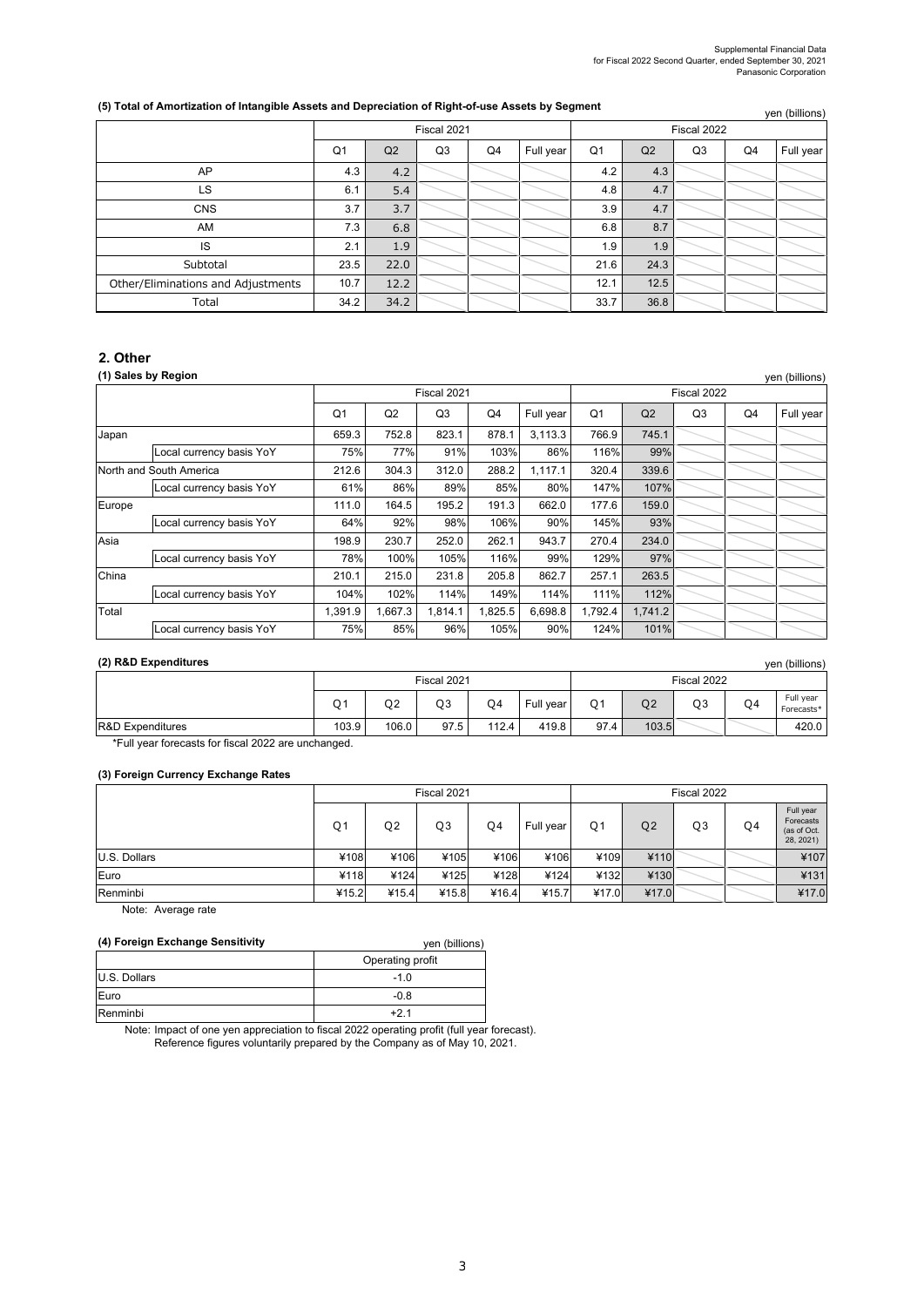#### **(5) Cash Flows**

(persons)

|                                      |         |         | Fiscal 2021 |                |           | Fiscal 2022 |                |                |    |           |
|--------------------------------------|---------|---------|-------------|----------------|-----------|-------------|----------------|----------------|----|-----------|
|                                      | Ο1      | O2      | O3          | O <sub>4</sub> | Full year | Ο1          | Q <sub>2</sub> | Q <sub>3</sub> | O4 | Full vear |
| Cash flows from operating activities | $-98.3$ | 174.3   | 254.1       | 173.9          | 504.0     | 130.1       | $-88.5$        |                |    |           |
| Cash flows from investing activities | 44.1    | $-16.2$ | $-46.1$     | 194.8          | 176.6     | $-59.0$     | $-643.8$       |                |    |           |
| <b>Free Cash Flow</b>                | $-54.2$ | 158.1   | 208.0       | 368.7          | 680.6     | 71.1        | $-732.3$       |                |    |           |

|                                       |                             |          |          |          |         |         |          |  | yen (billions)                                                                                              |
|---------------------------------------|-----------------------------|----------|----------|----------|---------|---------|----------|--|-------------------------------------------------------------------------------------------------------------|
|                                       |                             | 2020     |          |          |         | 2022    |          |  |                                                                                                             |
|                                       |                             |          |          |          |         |         |          |  | End of Mar. End of Jun. End of Sep. End of Dec. End of Mar. End of Jun. End of Sep. End of Dec. End of Mar. |
| Gross Cash Note 1                     | 1.051.8                     | 1.097.4  | 1.271.4  | 1.403.9  | 1.641.9 | 1.668.5 | 1.013.9  |  |                                                                                                             |
| Interest-bearing Debt                 | 1.471.3                     | 1.648.4  | 1.669.2  | 1.626.1  | 1.447.4 | 1.456.1 | 1.750.4  |  |                                                                                                             |
| (Lease liabilities) <sup>Note 2</sup> | (266.9)                     | (266.1)  | (265.4)  | (252.8)  | (257.9) | (261.9) | (258.8)  |  |                                                                                                             |
| Net Cash                              | $-419.5$                    | $-551.0$ | $-397.8$ | $-222.2$ | 194.5   | 212.4   | $-736.5$ |  |                                                                                                             |
| $\sim$<br>.<br>_.<br>$\sim$           | $\sim$ $\sim$ $\sim$ $\sim$ | .        | $\cdots$ | $\cdots$ |         |         |          |  |                                                                                                             |

Note 1 : Gross Cash is the total of "Cash and cash equivalents" and time deposits and others included in "Other financial assets."

Note 2 : The Company applied IFRS 16, "Leases" from April 1, 2019 using the modified retrospective method by recognizing the cumulative effect of applying IFRS 16 at the date of initial application.

#### **(6) Number of Employees**

|             |         | 2020                                                      |         |        |                 | 2022      |         |  |                                                                                                             |  |  |  |  |
|-------------|---------|-----------------------------------------------------------|---------|--------|-----------------|-----------|---------|--|-------------------------------------------------------------------------------------------------------------|--|--|--|--|
|             |         |                                                           |         |        |                 |           |         |  | End of Mar. End of Jun. End of Sep. End of Dec. End of Mar. End of Jun. End of Sep. End of Dec. End of Mar. |  |  |  |  |
| Japan-based | 98.064  | 96.875                                                    | 94.299  | 93.615 | 92.733          | 93.1511   | 92.379  |  |                                                                                                             |  |  |  |  |
| Overseas    | 161.321 | 152.474                                                   | 152.213 |        | 151.931 150.807 | 147.051 l | 152,100 |  |                                                                                                             |  |  |  |  |
| Total       |         | 259,385   249,349   246,512   245,546   243,540   240,202 |         |        |                 |           | 244,479 |  |                                                                                                             |  |  |  |  |

#### **Disclaimer Regarding Forward-Looking Statements**

This document includes forward-looking statements about Panasonic and its Group companies (the Panasonic Group). To the extent that statements in this document do not relate to historical or current facts, they constitute forward-looking statements. These forward-looking statements are based on the current assumptions and beliefs of the Panasonic Group in light of the information currently available to it, and involve known and unknown risks, uncertainties and other factors. Such risks, uncertainties and other factors may cause the Panasonic Group's actual results, performance, achievements or financial position to be materially different from any future results, performance, achievements or financial position expressed or implied by these forward-looking statements. Panasonic undertakes no obligation to publicly update any forward-looking statements after the date of this document. Investors are advised to consult any further disclosures by Panasonic in its subsequent filings under the Financial Instrument and Exchange Act of Japan (the FIEA) and other publicly disclosed documents.

The risks, uncertainties and other factors referred to above include, but are not limited to, economic conditions, particularly consumer spending and corporate capital expenditures in the Americas, Europe, Japan, China and other Asian countries; volatility in demand for electronic equipment and components from business and industrial customers, as well as consumers in many product and geographical markets; the possibility that the spread of the novel coronavirus infections may adversely affect business activities of the Panasonic Group; the possibility that excessive currency rate fluctuations of the U.S. dollar, the euro, the Chinese yuan and other currencies against the yen may adversely affect costs and prices of Panasonic's products and services and certain other transactions that are denominated in these foreign currencies; the possibility of the Panasonic Group incurring additional<br>costs of raising funds, because of ch changing consumer preferences with timely and cost-effective introductions of new products in markets that are highly competitive in terms of both price and technology; the possibility of not achieving expected results or incurring unexpected losses in connection with the alliances or mergers and acquisitions; the possibility of not being able to achieve its business<br>objectives through joint ventures and its effort and decrease in demand for products from business partners which Panasonic highly depends on in BtoB business areas; the possibility of not achieving expected benefits in<br>connection with the transition to a new connection with the transition to a new organizational system in which Panasonic is a holding company; the possibility of the Panasonic Group not being able to maintain competitive of the Panasonic Group not being able to strength in many product and geographical areas; the possibility of incurring expenses resulting from any defects in products or services of the Panasonic Group; the possibility that<br>the Panasonic Group may face intellectu manufacturing, labor and operations; restrictions, costs or legal liability relating to laws and regulations or failures in internal controls; fluctuations in market prices of securities and<br>other financial assets in which assets; future changes or revisions to accounting policies or accounting rules; the possibility of incurring expenses resulting from a leakage of customers' or confidential information from Panasonic Group systems due to unauthorized access or a detection of vulnerability of network-connected products of the Company; as well as natural disasters including<br>earthquakes, prevalence of infectious diseases t and any other documents which are disclosed on its website.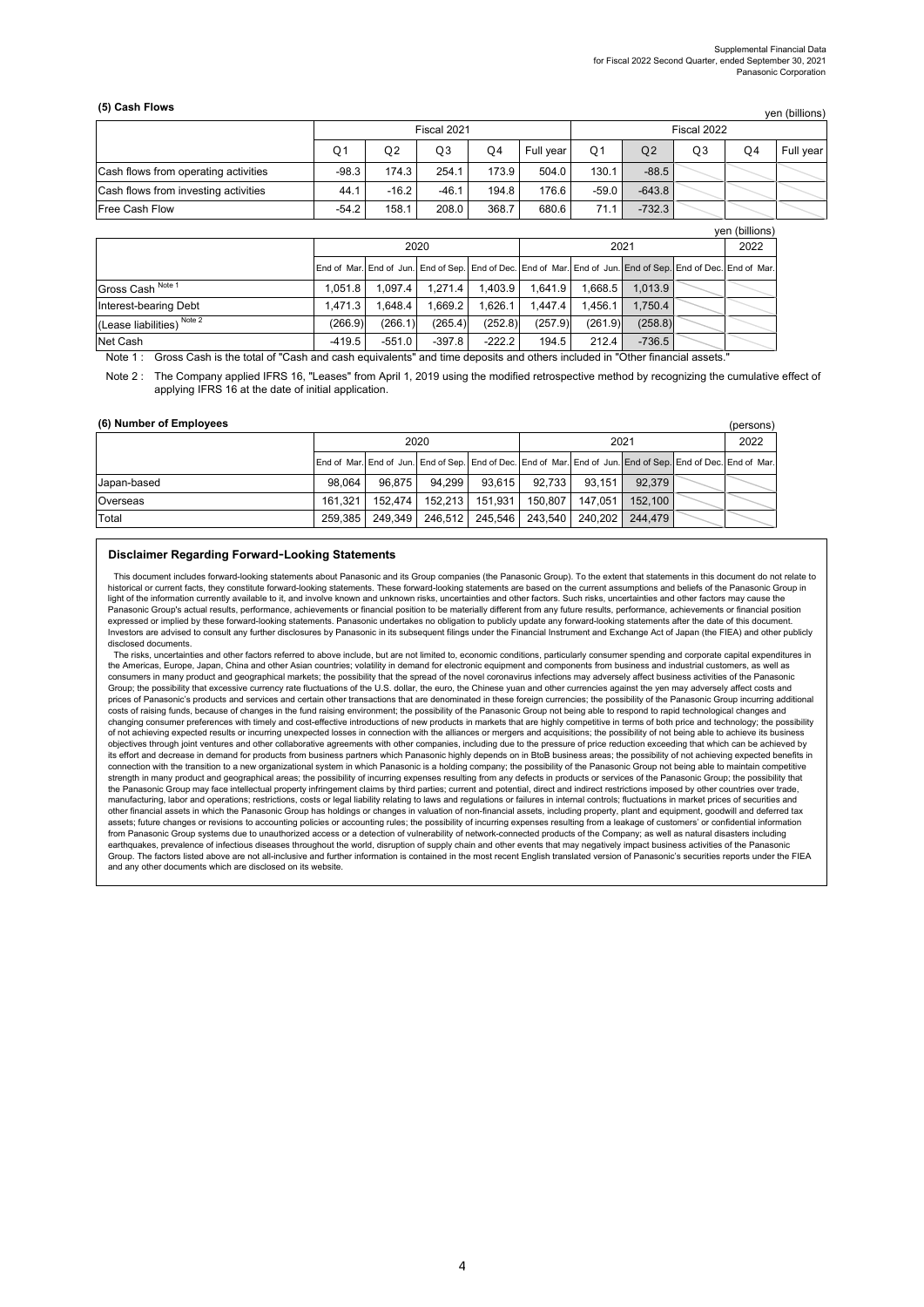yen (billions)

#### **<Attachment> Reference Based on New Structure Effective on October 1, 2021 (before the completion of the audit)**

Note 1: The company restructured its Group organization on October 1, 2021, under which the company changed the format.

- Accordingly, the figures for each segment in fiscal 2021 have been reclassified to conform to the presentation as of October 1, 2022.
- Note 2: The figures before the completion of the audit may change in the future.
- Note 3: The figures in "Other" include business activities not belonging to the reportable segments, such as Entertainment & Communication business, Housing business,<br>and sales of raw materials.
	-
	- The figures in "Eliminations and Adjustments" include revenue and expenses which are not attributable to any segments for the purpose of evaluating<br>operating results of each segment, consolidation adjustments and eliminati
- Note 4:
- 
- Note 5: Note 6: Adjusted operating profit = sales cost of sales SG&A Other income/loss = Other income (expenses) + Share of profit of investments accounted for using the equity method
- Note 7: EBITDA = Operating profit + Depreciation of PP&E and Right-of-use assets + Amotization of intangible assets.<br>The depreciation cost of the underlying asset, to which the lessor's lease accounting is applied, is added and a
- Note 8: Fiscal 2022 refers to the year ending March 31, 2022.

#### **1. Fiscal 2022 Second Quarter Results**

#### **(1) Segment Information**

|                                    |                           | Fiscal 2021    |         |         |         |           | Fiscal 2022    |         |    |                |                                                    |
|------------------------------------|---------------------------|----------------|---------|---------|---------|-----------|----------------|---------|----|----------------|----------------------------------------------------|
|                                    |                           | Q <sub>1</sub> | Q2      | Q3      | Q4      | Full year | Q <sub>1</sub> | Q2      | Q3 | Q <sub>4</sub> | Full year<br>Forecasts<br>(as of Oct.<br>28, 2021) |
|                                    | Sales                     | 770.7          | 898.4   | 982.5   | 897.3   | 3,548.9   | 917.7          | 860.5   |    |                | 3,640.0                                            |
|                                    | Adjusted operating profit | 29.5           | 51.9    | 76.0    | 28.2    | 185.6     | 53.1           | 31.3    |    |                | 173.0                                              |
| Lifestyle                          | Other income/loss         | $-1.9$         | $-4.4$  | $-1.6$  | $-10.8$ | $-18.7$   | $-1.6$         | $-15.5$ |    |                | $-33.0$                                            |
|                                    | Operating profit          | 27.6           | 47.5    | 74.4    | 17.4    | 166.9     | 51.5           | 15.8    |    |                | 140.0                                              |
|                                    | EBITDA                    | 51.1           | 70.6    | 97.5    | 41.6    | 260.8     | 74.7           | 39.5    |    |                | 235.0                                              |
|                                    | Sales                     | 153.0          | 271.0   | 301.8   | 291.3   | 1,017.1   | 260.6          | 239.1   |    |                | 1,087.0                                            |
|                                    | Adjusted operating profit | $-21.0$        | 7.4     | $-5.7$  | 10.0    | $-9.3$    | 2.1            | $-4.6$  |    |                | 12.0                                               |
| Automotive                         | Other income/loss         | $-1.0$         | $-1.1$  | $-2.0$  | 1.6     | $-2.5$    | 0.1            | $-2.2$  |    |                | $-2.0$                                             |
|                                    | Operating profit          | $-22.0$        | 6.3     | $-7.7$  | 11.6    | $-11.8$   | 2.2            | $-6.8$  |    |                | 10.0                                               |
|                                    | EBITDA                    | $-9.4$         | 18.6    | 5.4     | 24.5    | 39.0      | 14.4           | 7.5     |    |                | 65.0                                               |
|                                    | Sales                     | 185.2          | 191.1   | 199.8   | 241.9   | 818.0     | 208.5          | 217.0   |    |                | 925.0                                              |
|                                    | Adjusted operating profit | $-16.5$        | $-1.6$  | 4.9     | 16.9    | 3.7       | 7.1            | 5.0     |    |                | 20.0                                               |
| Connect                            | Other income/loss         | 0.5            | 0.4     | $-2.3$  | $-22.3$ | $-23.7$   | $-6.9$         | 47.0    |    |                | 35.0                                               |
|                                    | Operating profit          | $-16.0$        | $-1.2$  | 2.6     | $-5.4$  | $-20.0$   | 0.2            | 52.0    |    |                | 55.0                                               |
|                                    | EBITDA                    | $-8.0$         | 6.7     | 10.6    | 2.9     | 12.2      | 7.8            | 60.8    |    |                | 104.0                                              |
|                                    | Sales                     | 230.5          | 236.1   | 258.7   | 259.3   | 984.6     | 286.3          | 271.3   |    |                | 1,100.0                                            |
|                                    | Adjusted operating profit | 5.1            | 7.5     | 16.5    | 15.2    | 44.3      | 25.0           | 22.1    |    |                | 77.0                                               |
| Industry                           | Other income/loss         | $-0.6$         | $-0.5$  | $-3.1$  | 0.6     | $-3.6$    | 1.5            | $-2.6$  |    |                | $-3.0$                                             |
|                                    | Operating profit          | 4.5            | 7.0     | 13.4    | 15.8    | 40.7      | 26.5           | 19.5    |    |                | 74.0                                               |
|                                    | EBITDA                    | 17.3           | 19.4    | 25.9    | 28.0    | 90.6      | 39.3           | 32.5    |    |                | 127.5                                              |
|                                    | Sales                     | 118.4          | 161.6   | 165.9   | 154.1   | 600.0     | 186.1          | 187.6   |    |                | 748.0                                              |
|                                    | Adjusted operating profit | $-3.5$         | 11.2    | 16.3    | 13.8    | 37.8      | 18.7           | 18.2    |    |                | 65.0                                               |
| Energy                             | Other income/loss         | $-1.0$         | 1.5     | $-4.3$  | $-0.5$  | $-4.3$    | $-1.0$         | $-0.3$  |    |                | $-4.0$                                             |
|                                    | Operating profit          | $-4.5$         | 12.7    | 12.0    | 13.3    | 33.5      | 17.7           | 17.9    |    |                | 61.0                                               |
|                                    | EBITDA                    | 8.8            | 26.4    | 25.0    | 26.6    | 86.8      | 31.0           | 31.6    |    |                | 117.0                                              |
|                                    | Sales                     | 1,457.8        | 1,758.2 | 1,908.7 | 1,843.9 | 6,968.6   | 1,859.2        | 1,775.5 |    |                | 7,500.0                                            |
|                                    | Adjusted operating profit | $-6.4$         | 76.4    | 108.0   | 84.1    | 262.1     | 106.0          | 72.0    |    |                | 347.0                                              |
| Subtotal                           | Other income/loss         | $-4.0$         | $-4.1$  | $-13.3$ | $-31.4$ | $-52.8$   | $-7.9$         | 26.4    |    |                | $-7.0$                                             |
|                                    | Operating profit          | $-10.4$        | 72.3    | 94.7    | 52.7    | 209.3     | 98.1           | 98.4    |    |                | 340.0                                              |
|                                    | EBITDA                    | 59.7           | 141.6   | 164.3   | 123.7   | 489.3     | 167.2          | 171.8   |    |                | 648.5                                              |
|                                    | Sales                     | $-65.9$        | $-90.9$ | $-94.6$ | $-18.4$ | $-269.8$  | $-66.8$        | $-34.3$ |    |                | $-200.0$                                           |
|                                    | Adjusted operating profit | 0.5            | 18.6    | 34.8    | $-8.8$  | 45.1      | 13.5           | 8.3     |    |                | 53.0                                               |
| Other/Eliminations and Adjustments | Other income/loss         | 13.7           | 1.9     | 0.7     | $-12.1$ | 4.2       | $-7.2$         | $-9.9$  |    |                | $-23.0$                                            |
|                                    | Operating profit          | 14.2           | 20.5    | 35.5    | $-20.9$ | 49.3      | 6.3            | $-1.6$  |    |                | 30.0                                               |
|                                    | EBITDA                    | 29.7           | 36.8    | 51.8    | $-2.1$  | 116.2     | 21.9           | 14.1    |    |                | 101.5                                              |
|                                    | Sales                     | 1,391.9        | 1,667.3 | 1,814.1 | 1,825.5 | 6,698.8   | 1,792.4        | 1,741.2 |    |                | 7,300.0                                            |
|                                    | Adjusted operating profit | $-5.9$         | 95.0    | 142.8   | 75.3    | 307.2     | 119.5          | 80.3    |    |                | 400.0                                              |
| Total                              | Other income/loss         | 9.7            | $-2.2$  | $-12.6$ | $-43.5$ | $-48.6$   | $-15.1$        | 16.5    |    |                | $-30.0$                                            |
|                                    | Operating profit          | 3.8            | 92.8    | 130.2   | 31.8    | 258.6     | 104.4          | 96.8    |    |                | 370.0                                              |
|                                    | EBITDA                    | 89.4           | 178.4   | 216.1   | 121.6   | 605.5     | 189.1          | 185.9   |    |                | 750.0                                              |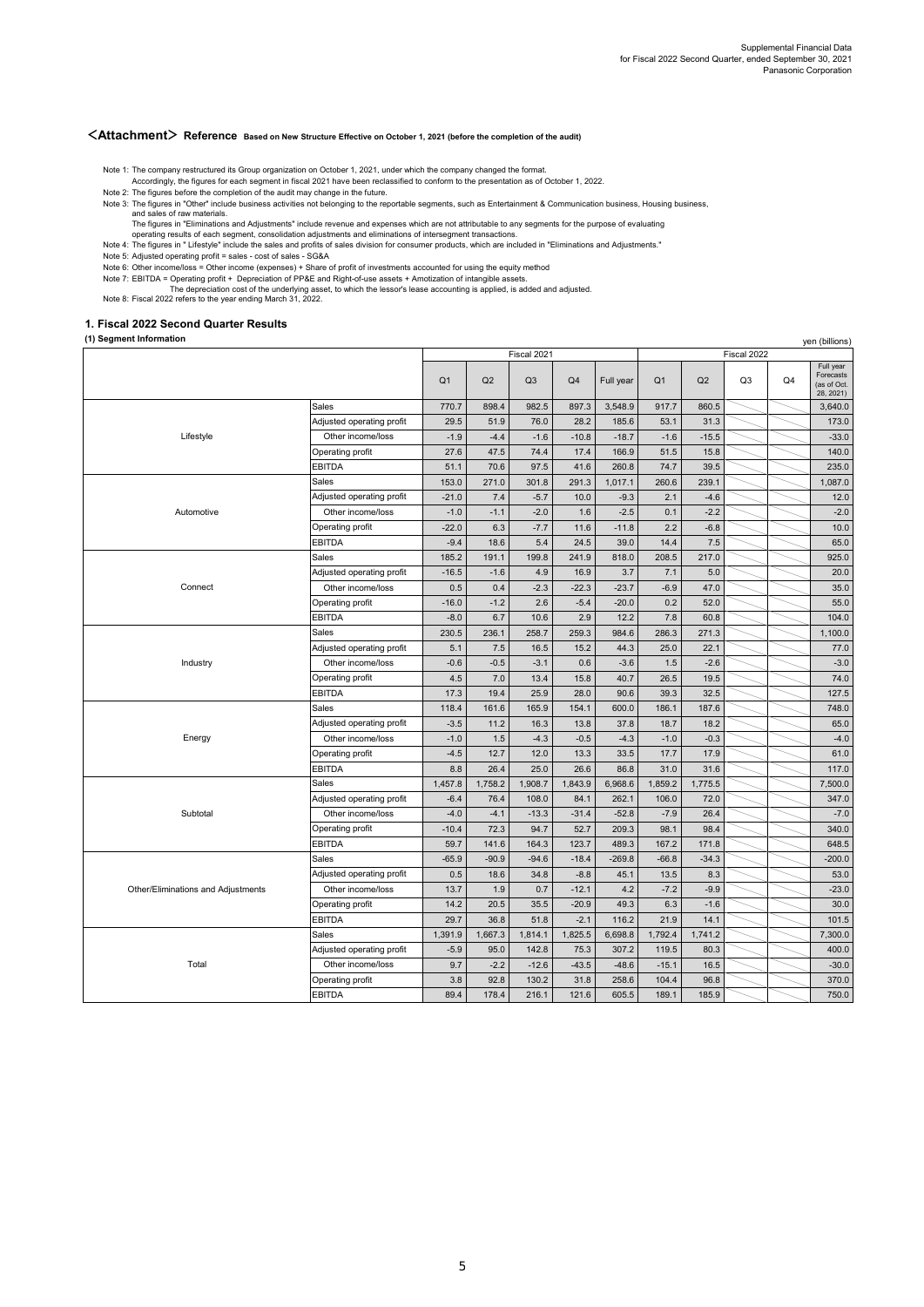yen (billions)

#### Q1 | Q2 | Q3 | Q4 | Full year | Q1 | Q2 | Q3 | Q4 **Full year**<br>Forecasts  $For 6$ (as of Oct. 28, 2021) 198.3 238.8 263.8 211.2 912.1 227.3 225.4 941.0 Adjusted operating profit 17.2 22.1 28.7 11.4 79.4 23.5 14.1 67.0 Other income/loss -0.5 0.0 0.0 0.6 0.1 0.1 -0.7 0.0 16.7 22.1 28.7 12.0 79.5 23.6 13.4  $\sim$  67.0 EBITDA | 21.4 | 26.8 | 33.5 | 17.0 | 98.7 | 28.5 | 18.6 | | | 88.0 186.0 167.6 159.5 173.7 686.8 217.0 150.6 1 Adjusted operating profit 16.1 11.3 10.5 7.7 45.6 21.7 2.3 40.0 Other income/loss 0.1 0.2 0.0 -0.7 -0.4 -1.3 -0.7 -1.0 16.2 11.5 10.5 7.0 45.2 20.4 1.6  $\sim$  39.0 EBITDA 20.2 15.5 14.6 11.6 61.9 25.0 6.1  $54.9$  67.1 68.1 65.2 255.3 72.9 78.3 1 Adjusted operating profit 2.9 1.8 -0.1 -0.8 -2.0 1.2 1.3 -0.5 4.5 Other income/loss 0.0 -0.2 0.0 -0.8 -1.0 -0.1 -0.8 -1.0  $-2.9$  1.6  $-0.1$   $-1.6$   $-3.0$  1.1  $0.5$   $\sim$  3.5 EBITDA  $-1.0$  3.6 1.8 0.3 4.7 3.0 2.4 11.0 208.7 243.2 262.6 269.5 984.0 230.6 246.6 1,016.0 Adjusted operating profit 3.3 11.4 20.1 11.8 46.6 5.1 10.0 48.0 Other income/loss 2.7 -5.0 -1.3 -1.3 -16.3 -0.3 -6.9 -17.0 0.6 6.4 18.8 4.5 30.3 4.8 3.1  $8.4$  14.1 26.5 12.7 61.7 12.0 10.2 62.0 186.0 171.1 183.8 159.6 700.5 229.2 200.9 Adjusted operating profit 13.9 9.9 12.2 1.0 37.0 12.5 7.9 40.0 Other income/loss 0.4 0.4 0.5 -2.1 -0.8 -1.3 -4.0 14.3 10.3 12.7 -1.1 36.2 11.2 3.9  $\sim$  34.0 18.4 14.5 16.9 3.4 53.2 15.8 8.9 152.0 Fiscal 2022 Sales Operating profit Sales Operating profit Sales Operating profit EBITDA Fiscal 2021 Living Appliances and Solutions Company Heating & Ventilation A/C Company Cold Chain Solutions Company Electric Works Company China and Northeast Asia Company Sales Operating profit Sales Operating profit EBITDA yen (billions) Lifestyle

## **<Attachment> Reference Based on New Structure Effective on October 1, 2021 (before the completion of the audit)**

Note: Living Appliances and Solutions Company, Heating & Ventilation A/C Company, Cold Chain Solutions Company, and Electric Works Company include part of sales and profit of China and Northeast Asia Company.

| (2) Sales by Voluntarily Disclosed Businesses* |  |
|------------------------------------------------|--|

|            | $\sum$                                            |                                         |                |       | Fiscal 2021 |                |           | Fiscal 2022    |       |    |    |           |
|------------|---------------------------------------------------|-----------------------------------------|----------------|-------|-------------|----------------|-----------|----------------|-------|----|----|-----------|
|            |                                                   |                                         | Q <sub>1</sub> | Q2    | Q3          | Q <sub>4</sub> | Full year | Q <sub>1</sub> | Q2    | Q3 | Q4 | Full year |
|            |                                                   | Kitchen Appliances                      | 92.4           | 112.5 | 117.8       | 97.4           | 420.1     | 108.3          | 104.9 |    |    |           |
|            | Living Appliances and<br><b>Solutions Company</b> | Laundry Systems and Vacuum Cleaner      | 62.9           | 78.0  | 92.8        | 72.6           | 306.3     | 71.1           | 74.4  |    |    |           |
|            |                                                   | Beauty and Personal Care                | 42.5           | 47.6  | 52.4        | 40.5           | 183.0     | 47.8           | 46.3  |    |    |           |
| Lifestlye  | Heating & Ventilation A/C                         | Heating and Cooling Solutions           | 145.8          | 120.4 | 103.6       | 125.4          | 495.2     | 170.1          | 107.8 |    |    |           |
|            | Company                                           | <b>Ecology Systems</b>                  | 38.8           | 45.9  | 54.3        | 47.5           | 186.5     | 45.9           | 41.9  |    |    |           |
|            | <b>Electric Works Company</b>                     | Lighting                                | 53.7           | 61.8  | 73.1        | 67.7           | 256.3     | 55.5           | 62.8  |    |    |           |
|            |                                                   | <b>Energy Systems</b>                   | 66.2           | 78.5  | 86.0        | 80.4           | 311.1     | 72.2           | 75.5  |    |    |           |
| Automotive |                                                   | Automotive Cockpit Systems              | 58.1           | 107.2 | 122.5       | 118.3          | 406.1     | 102.1          | 93.9  |    |    |           |
|            |                                                   | Automotive Electronics Systems          | 61.0           | 108.0 | 120.9       | 119.1          | 409.0     | 109.0          | 94.9  |    |    |           |
|            |                                                   | Avionics                                | 27.3           | 24.5  | 25.3        | 24.9           | 102.0     | 21.1           | 25.4  |    |    |           |
|            |                                                   | Process Automation                      | 43.3           | 46.4  | 46.6        | 53.7           | 190.0     | 66.0           | 63.2  |    |    |           |
|            | Connect                                           | Media Entertainment                     | 17.9           | 21.3  | 22.2        | 25.6           | 87.0      | 24.1           | 28.8  |    |    |           |
|            |                                                   | <b>Mobile Solutions</b>                 | 49.3           | 47.7  | 47.5        | 52.3           | 196.8     | 47.5           | 41.3  |    |    |           |
|            |                                                   | <b>PSSJ</b>                             | 59.4           | 61.9  | 64.6        | 109.0          | 294.9     | 59.1           | 70.5  |    |    |           |
|            |                                                   | <b>Blue Yonder</b>                      |                |       |             |                |           |                |       |    |    |           |
|            | Industry                                          | <b>Control Devices/FA Solutions</b>     | 83.3           | 92.4  | 102.5       | 105.3          | 383.5     | 119.1          | 115.8 |    |    |           |
|            |                                                   | Electronic Devices/Electronic Materials | 78.1           | 76.3  | 84.0        | 88.3           | 326.8     | 96.5           | 97.3  |    |    |           |
|            | Energy                                            | In-vehicle                              | 58.1           | 88.0  | 89.8        | 86.9           | 322.9     | 113.4          | 118.6 |    |    |           |
|            |                                                   | Industrial / Consumer                   | 59.9           | 72.6  | 75.8        | 66.3           | 274.5     | 73.6           | 71.8  |    |    |           |
|            |                                                   | Entertainment & Communication           | 39.6           | 71.6  | 86.6        | 61.9           | 259.7     | 65.8           | 56.9  |    |    |           |
| Other      |                                                   | Housina                                 | 99.0           | 106.1 | 114.2       | 110.5          | 429.8     | 104.0          | 111.2 |    |    |           |

\* Each Voluntarily Disclosed Business consists of the following Major Business Divisions.

Businesses with Sales Disclosed

Major Business Divisions, etc.

| Living Appliances |                        | Kitchen Appliances                          | : Kitchen Appliances BD                                                               |
|-------------------|------------------------|---------------------------------------------|---------------------------------------------------------------------------------------|
|                   | and Solutions          | <b>. Laundry Systems and Vacuum Cleaner</b> | : Laundry Systems and Vacuum Cleaner BD                                               |
|                   |                        | Beauty and Personal Care                    | : Beauty and Personal Care BD                                                         |
|                   | Heating                | Heating and Cooling Solutions               | : Heating and Cooling Solutions BD                                                    |
|                   | & Ventilation A/C      | <b>Ecology Systems</b>                      | : Panasonic Ecology Systems Co., Ltd.                                                 |
| Lifestlye         | Cold Chain solutions   |                                             | : Hussmann Corporation, Cold Chain BD                                                 |
|                   |                        | Lighting                                    | : Lighting BD                                                                         |
|                   | <b>Electric Works</b>  | <b>Energy Systems</b>                       | : Energy Systems BD                                                                   |
|                   |                        | •Other                                      | : Smart Energy Systems BD                                                             |
|                   | China and              |                                             | : Smart Life Appliances BD, Building and Housing Solutions BD, Cold Chain (China) BD, |
|                   | Northeast Asia Company |                                             | Refrigeration and Air-Conditioning Devices BD, Taiwan BD                              |
| Automotive        |                        | Automotive Cockpit Systems                  | : Infotainment Systems BD                                                             |
|                   |                        | Automotive Electronics Systems              | : HMI Systems BD, Automotive Systems BD, Ficosa International, S.A.                   |
|                   |                        | · Avionics                                  | : Panasonic Avionics Corporation, Avionics BU                                         |
|                   |                        | · Process Automation                        | : Process Automation BD                                                               |
|                   | Connect                | ·Media Entertainment                        | : Media Entertainment BD                                                              |
|                   |                        | · Mobile Solutions                          | : Mobile Solutions BD                                                                 |
|                   |                        | ∙PSSJ                                       | : Panasonic System Solutions Japan Co., Ltd.                                          |
|                   |                        | ·Blue Yonder                                | : Blue Yonder Holding, Inc.                                                           |
|                   | Industry               | Control Devices/FA Solutions                | : Electromechanical Control BD, Industrial Devices BD                                 |
|                   |                        | · Electronic Devices/Electronic Materials   | : Device Solutions BD, Electronic Materials BD                                        |
|                   | Energy                 | · In-vehicle                                | : Mobility Energy BD                                                                  |
|                   |                        | · Industrial / Consumer                     | : Energy Devices BD, Energy Solutions BD                                              |
|                   | Other                  | Entertainment & Communication               | : Entertainment & Communication BD                                                    |
|                   |                        | · Housing                                   | : Housing Systems BD                                                                  |